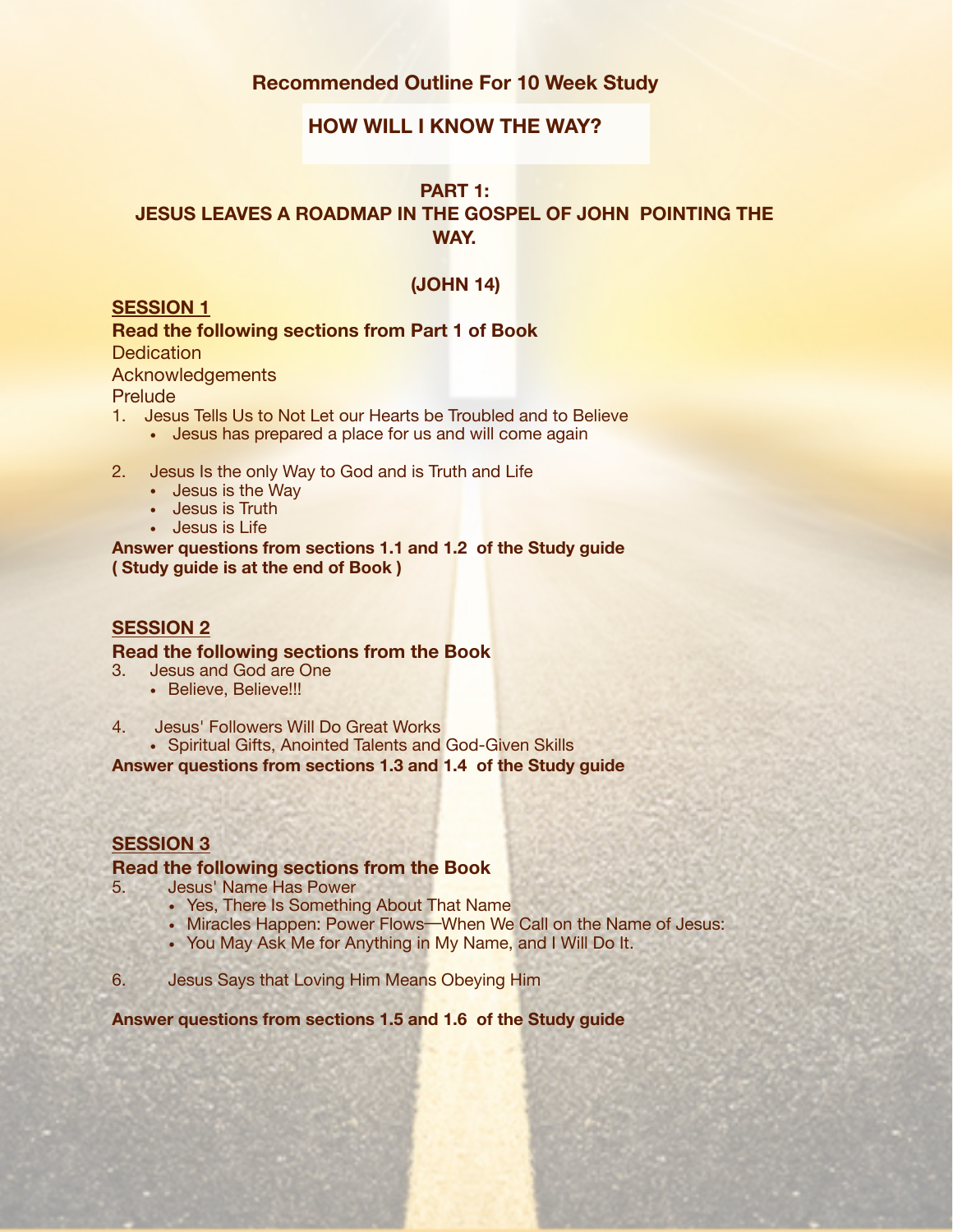## **SESSION 4**

#### **Read the following sections from the Book**

- **Head the following sections from the Book**<br>7. Jesus Gives Us the Promise of The Holy Spirit Who Will Help Show Us The Way
	- My Journey with Understanding and Getting to Know the Holy Spirit
	- The Holy Spirit At Creation
	- The Holy Spirit And The People Of The Old Testament
	- The Holy Spirit And The Earthly Ministry Of Jesus Christ
	- What Jesus Teaches Us About The Ministry Of The Holy Spirit

**Answer questions from section 1.7 of the Study guide** 

#### **SESSION 5**

#### **Read the following sections from the Book**

- 8. Jesus Has Given Us His Peace
	- The Peace of Jesus Christ
	- Jesus' Peace Versus the World's Version of Peace
	- Peace Stealers and How to Do Battle Against Them
	- The Battle Plan for Handling Peace Stealers (Straight from The Bible)
- 9. Jesus Gave Us the John 14 Roadmap
	- Things from The John 14 Roadmap That Jesus Wants You to Know About Him:
	- Things on The John 14 Roadmap That Jesus Has Given Us to Facilitate Our Growth and Sanctification:

#### **Answer questions from sections 1.8 and 1.9 of the Study guide**

## **Part 2:**

# **JESUS INVITES YOU TO ABIDE IN HIM AND LET HIS SPIRIT DWELL IN YOU TO SHOW YOU THE WAY**

## **JOHN 15**

## **SESSION 6**

## **Read the following sections from the Book**

- Abide In Jesus The True Vine.
- The Vine And The Nation Of Israel
- 1. Abide In And Remain Connected To The Vine To Find Your Purpose And Be **Fruitful**

**Answer questions from sections 2.0 and 2.1 of the Study guide** 

## **SESSION 7**

#### **Read the following sections from the Book**

- 2. Abide with Christ on the Vine and Reflect His Character to the World
- 3. Abide in His Word and Pray

**Answer questions from sections 2.2 and 2.3 of the Study guide**